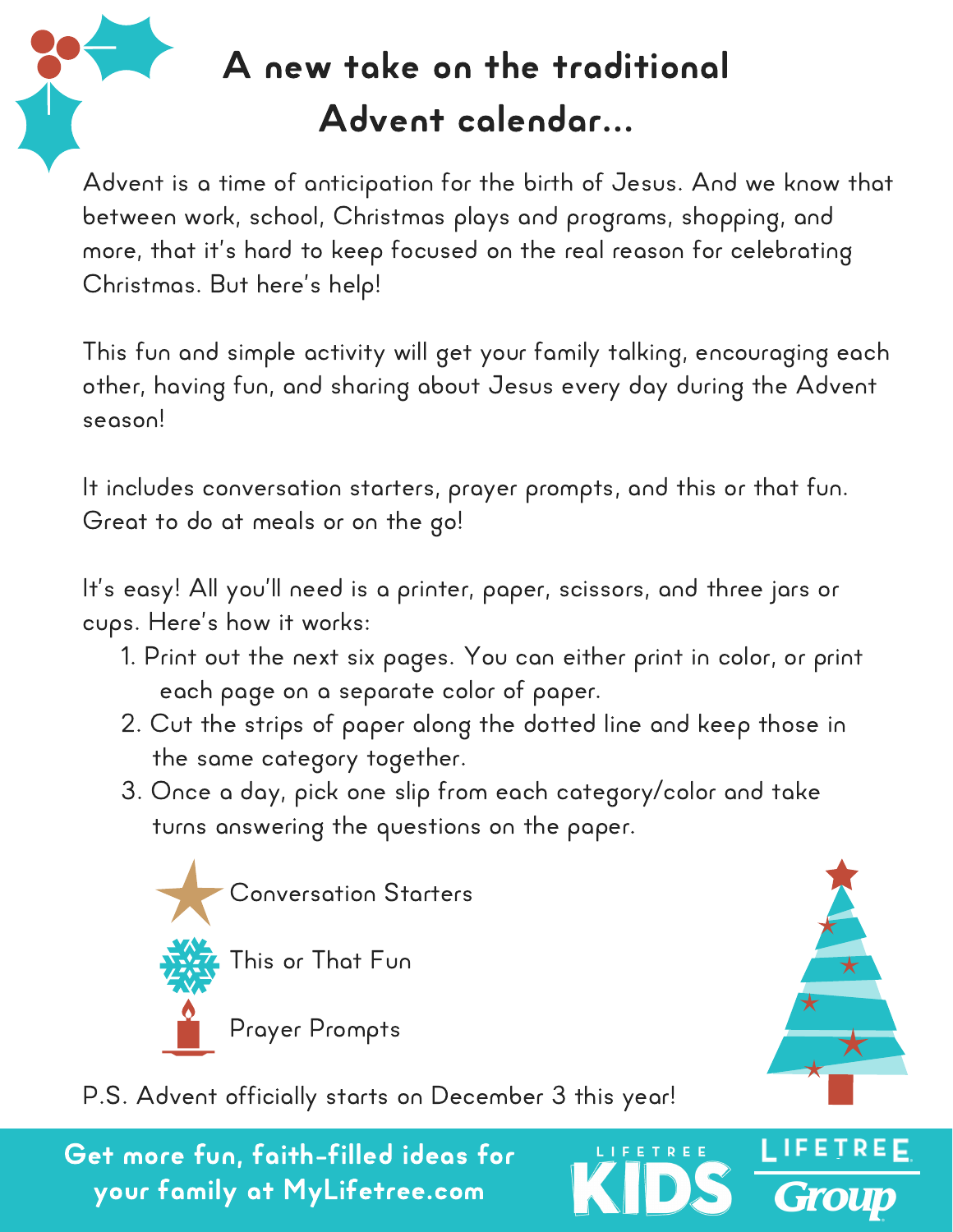

Describe Jesus in three words.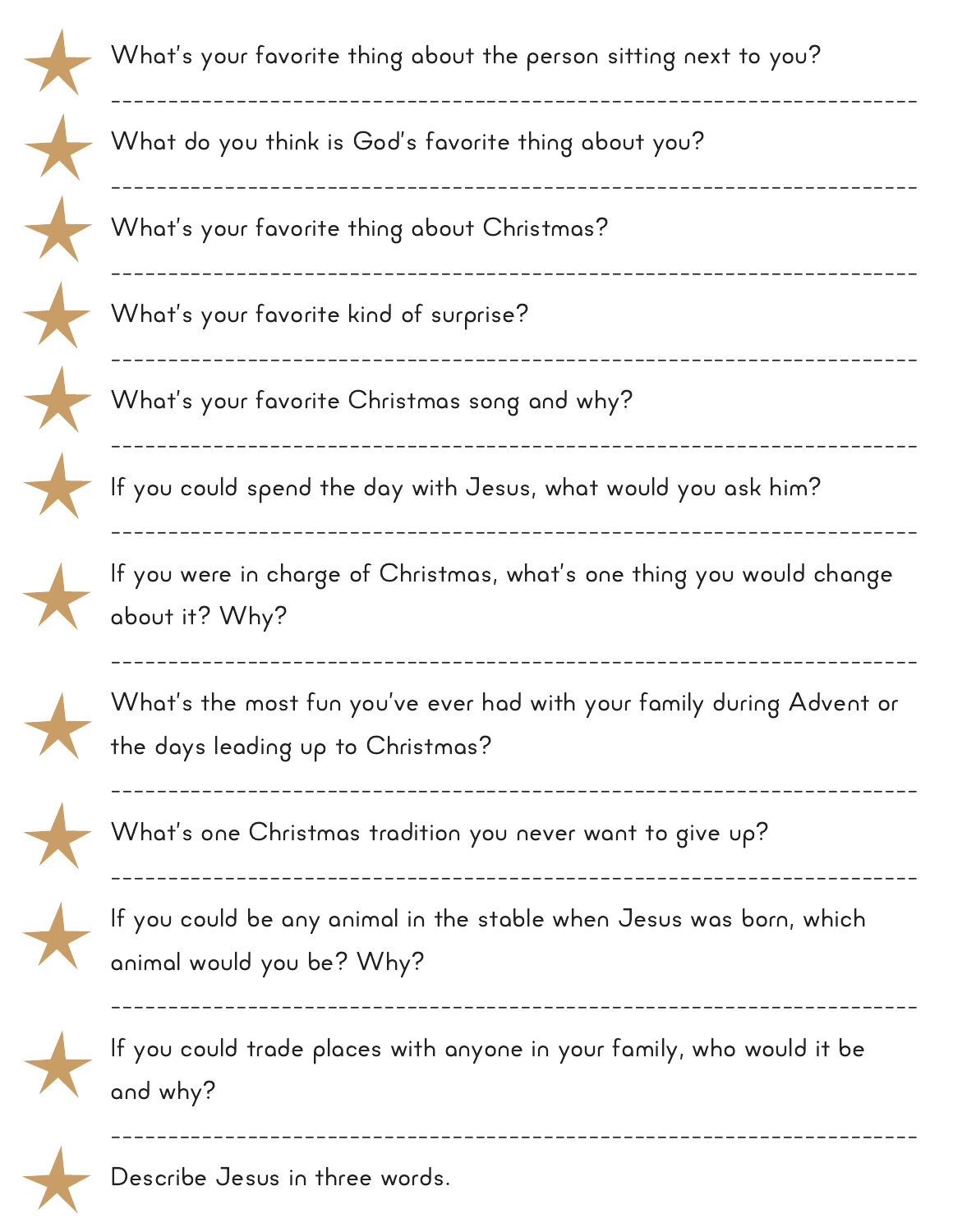

If you could ask Jesus to do ONE THING for you right now, what would it be?

| What do you think Jesus' favorite game would be?                           |  |
|----------------------------------------------------------------------------|--|
| What do you like that God made and why?                                    |  |
| What do you love about Jesus and why?                                      |  |
| What in this room reminds you of Jesus?                                    |  |
| If Jesus were a sport, what sport would he be?                             |  |
| Where's your favorite place to talk with Jesus?                            |  |
| What gift do you think Jesus would ask for on his birthday? Why?           |  |
| What flavor of birthday cake do you think is Jesus' favorite?              |  |
| At Christmas, what kinds of things take your attention away from<br>Jesus? |  |
| What are ways we can stay focused on Jesus this Christmas?                 |  |
| What's your favorite Christmas food?                                       |  |
| What's your favorite Christmas movie and why?                              |  |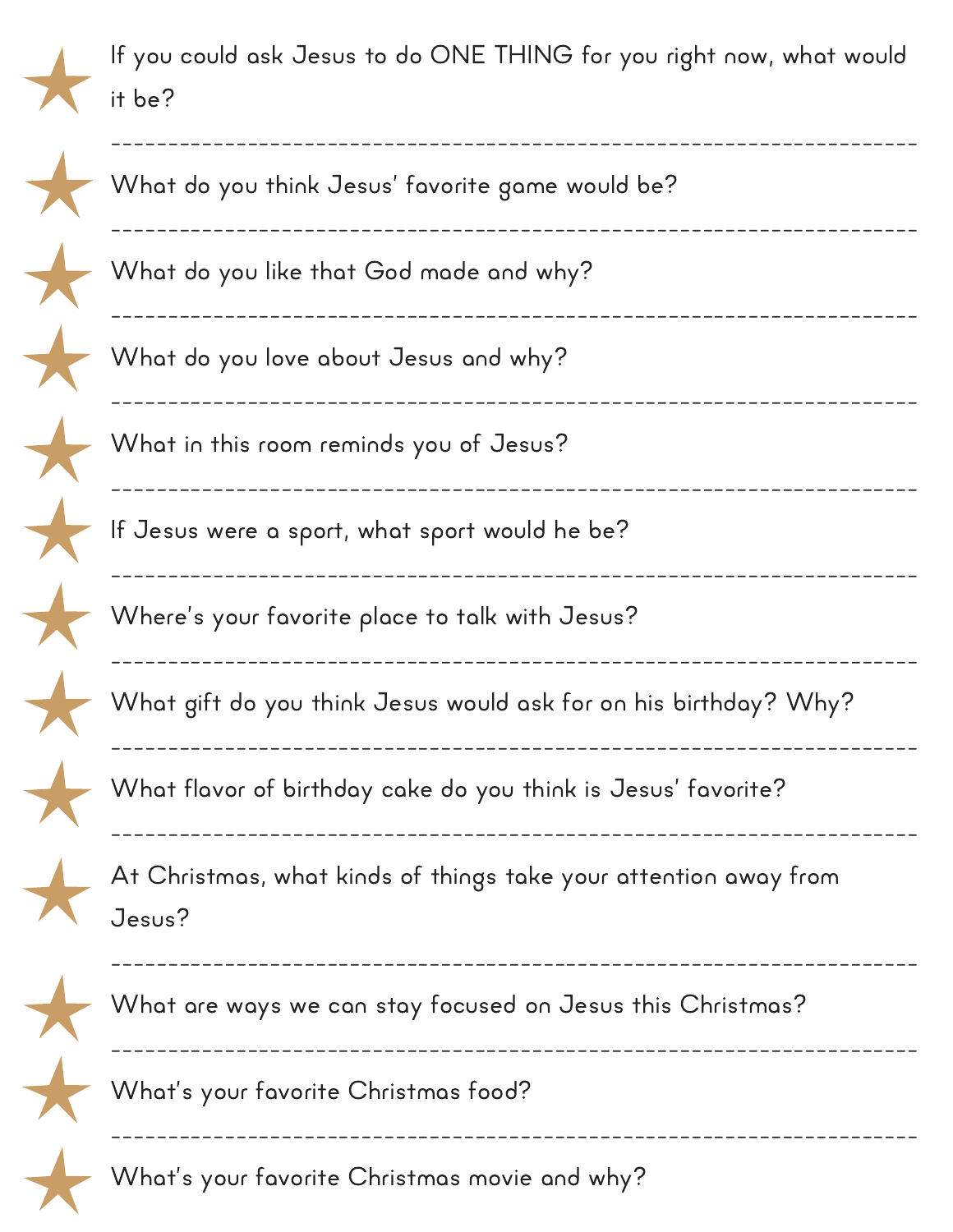

Would you rather drink hot cocoa or apple cider?



Would you rather build a snowman or make a snow angel?



Would you rather be given a gift or have nice things said about you?

----------------------------------------------------------------------

----------------------------------------------------------------------

----------------------------------------------------------------------



Would you rather be surprised or have something to look forward to?

----------------------------------------------------------------------

----------------------------------------------------------------------



Would you rather play in the snow or snuggle under a blanket and watch movies inside?



Would you rather be the best at one thing…or pretty good at a lot of things?

----------------------------------------------------------------------

----------------------------------------------------------------------

----------------------------------------------------------------------

----------------------------------------------------------------------

----------------------------------------------------------------------

----------------------------------------------------------------------



Would you rather drive a dog sled or a go skiing?



Do you prefer cake or pie?



Do you think it's harder to be an adult or a kid?



Would you rather be a polar bear or a reindeer?



Would you rather have Jesus watch your favorite movie with you or play your favorite video game against you?



Would you rather be there when Jesus was born, or when the wise men visited?

----------------------------------------------------------------------



Do you prefer to sing carols or listen to them?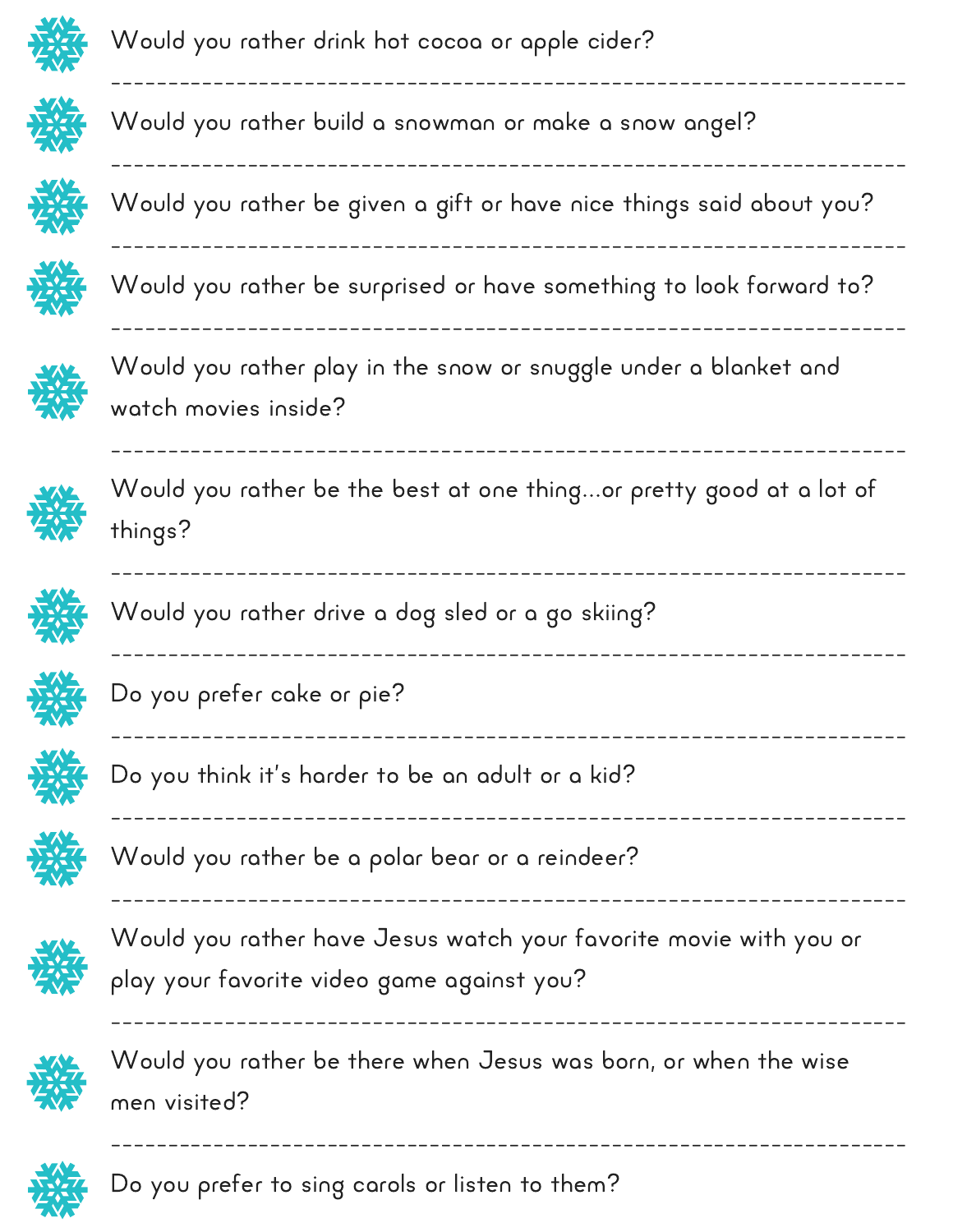

If Jesus lived on earth today, would you rather be his chef or his party planner?



Would you rather meet an angel or a wise man?



If Jesus were a kid right now, would you rather have him as a classmate or a teammate?

----------------------------------------------------------------------

----------------------------------------------------------------------



Would you rather have people pray for you or you pray for someone else?

----------------------------------------------------------------------



Do you think Jesus would have preferred hamburgers or hot dogs?

----------------------------------------------------------------------



Would you rather wake up early or sleep in on Christmas Day?

----------------------------------------------------------------------

----------------------------------------------------------------------

----------------------------------------------------------------------

----------------------------------------------------------------------

----------------------------------------------------------------------



Would you rather decorate a Christmas tree or decorate Christmas cookies?



Would you rather give Christmas gifts or get Christmas gifts? ----------------------------------------------------------------------



Do you prefer white Christmas lights or multi-color Christmas lights?



Would you rather have fresh snow on Christmas or no snow on Christmas?



Would you rather pick out your Christmas outfit or be surprised?

----------------------------------------------------------------------



Do you prefer an angel on top of your Christmas tree or a star?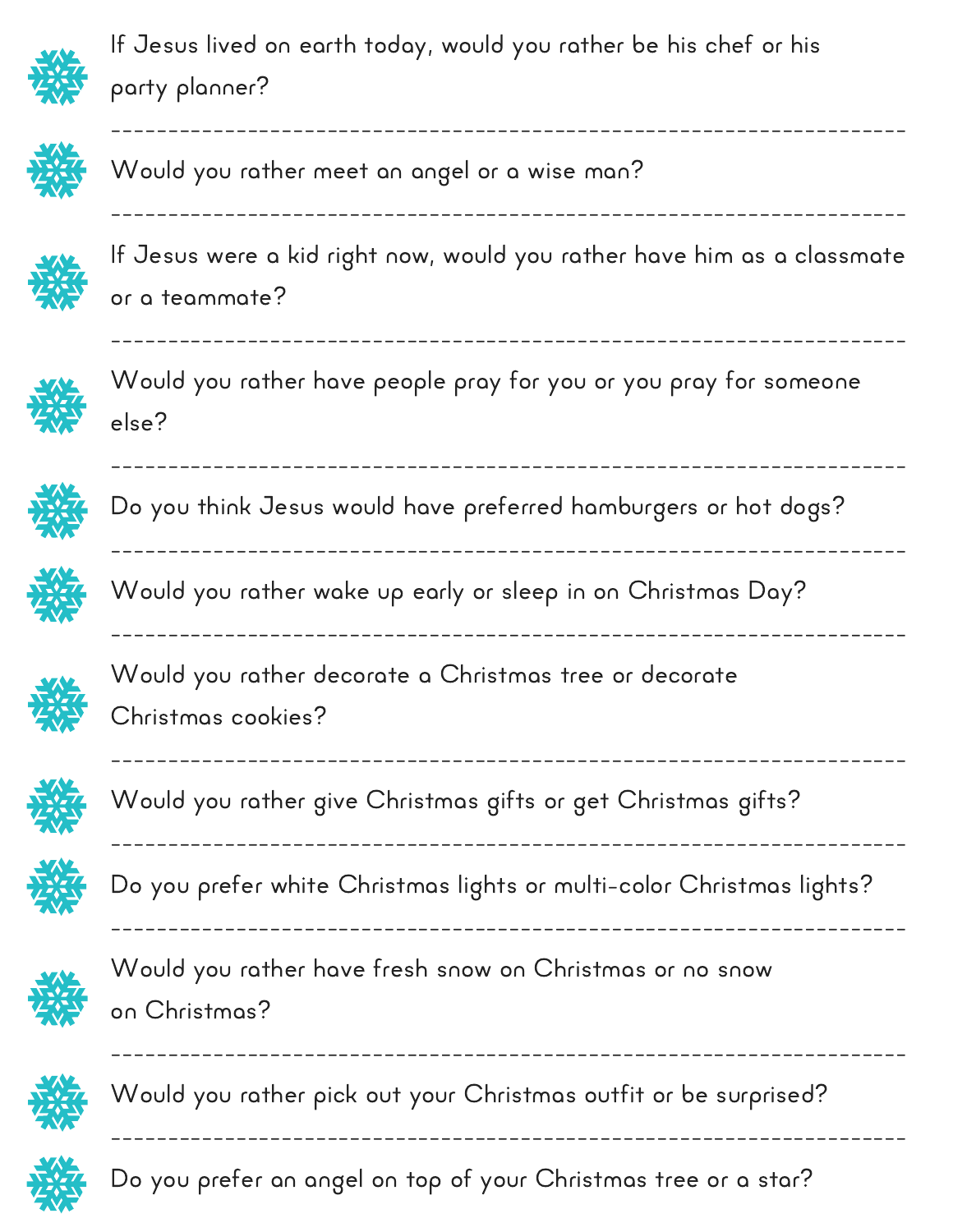

Close your eyes and say the name of the first person you think of. Once everyone has said a name, pray together for those people.

----------------------------------------------------------------------



----------------------------------------------------------------------

----------------------------------------------------------------------

----------------------------------------------------------------------

![](_page_5_Picture_4.jpeg)

What are you most thankful for today? Share and say a prayer of thanksgiving for it!

![](_page_5_Picture_6.jpeg)

What are you worried about today? Take turns sharing and then ask God to help calm your worries.

![](_page_5_Picture_8.jpeg)

Pray for those who are homeless during this Christmas season.

![](_page_5_Picture_10.jpeg)

![](_page_5_Picture_11.jpeg)

Have each person name someone they're thankful for. Take a moment to say prayers for each of those people.

----------------------------------------------------------------------

----------------------------------------------------------------------

----------------------------------------------------------------------

----------------------------------------------------------------------

----------------------------------------------------------------------

----------------------------------------------------------------------

![](_page_5_Picture_13.jpeg)

![](_page_5_Picture_14.jpeg)

![](_page_5_Picture_15.jpeg)

![](_page_5_Picture_16.jpeg)

![](_page_5_Picture_17.jpeg)

Pray for someone who is hurting or sad.

![](_page_5_Picture_19.jpeg)

Who can you help this week? Pray for God to show you how.

Name a bunch of your classmates and friends. Pray for them.

![](_page_5_Picture_21.jpeg)

Name a bunch of your neighbors. Pray for them.

Share three things you're thankful for and thank God.